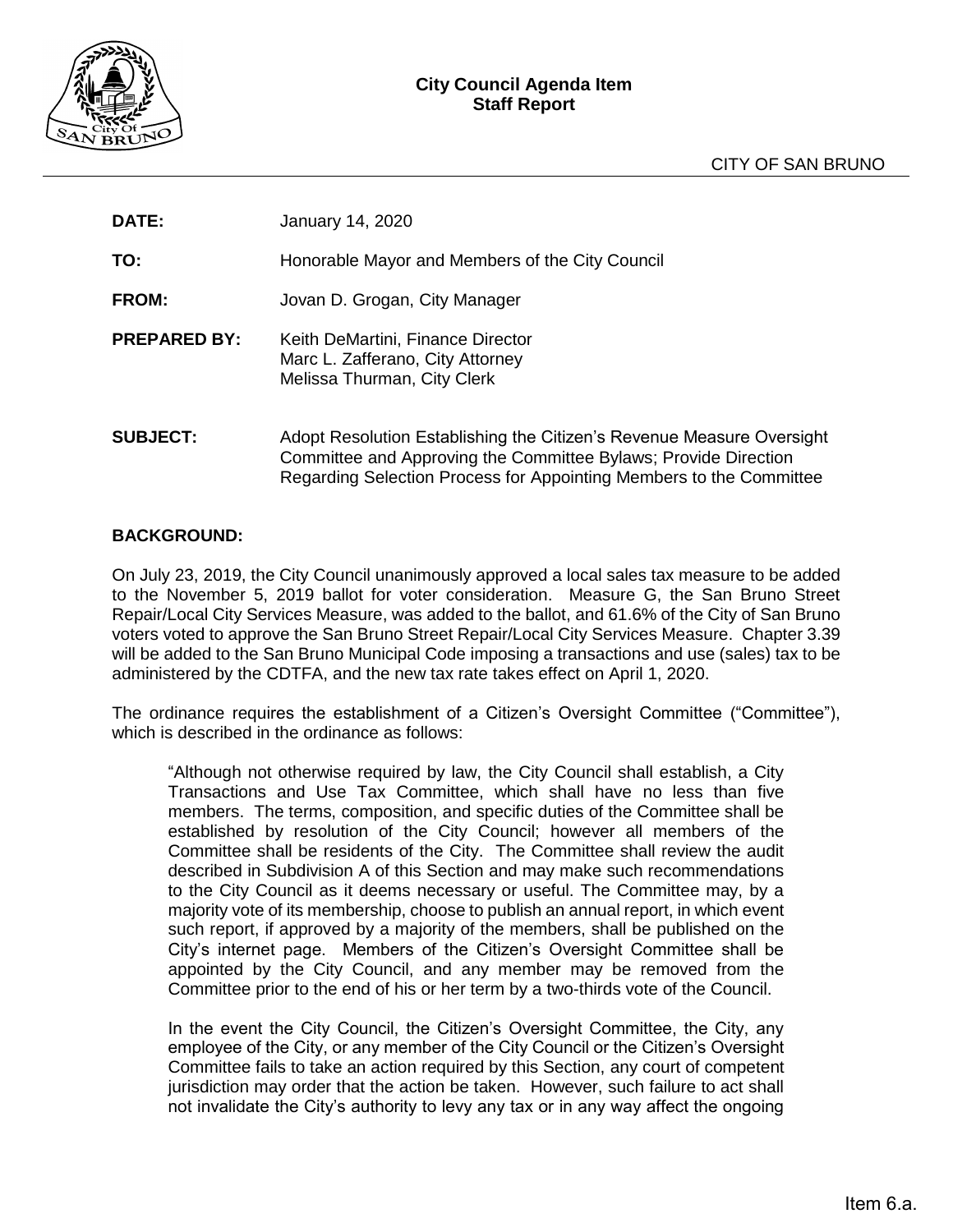collection of any tax pursuant to this Ordinance to review the expenditure of tax revenues under the authority of this Chapter. The Committee shall consist of at least five members who shall be residents of the City, and all meetings of the Committee shall comply with the provisions of the Ralph M. Brown Act (Gov't Code Section 54950, et seq.)."

It is necessary to adopt a resolution establishing the Committee and approving its bylaws. Once the bylaws are adopted, the City Council can select the members of the committee so that the Committee can begin operations.

### **DISCUSSION:**

The Citizen's Revenue Measure Oversight Committee bylaws (Attachment A) have been drafted to be generally consistent with the bylaws of other City boards, commissions, and committees, including the various laws that govern the conduct of business by public entities. The key provisions of the bylaws are as follows:

- The committee shall be named the "Citizens' Revenue Measure Oversight Committee."
- The role and the authority of the Committee shall be as follows:
	- Provide feedback to staff and the City Council regarding staff's recommended allocation of Measure G funds during the annual budget process, and
	- Review an audited, annual report of revenues collected and how those funds were spent in compliance with the ordinance.
- The Committee members must meet all of the following eligibility requirements:
	- All members must be residents of the City of San Bruno.
	- Members can also be representatives of businesses located in the City.
	- Members must be 18 years of age or older, with the option of having one youth representative who resides in San Bruno and attends high school.
	- Councilmembers and members of other City of San Bruno Boards, Commissions and Committees could not serve concurrent terms on the Citizen's Revenue Measure Oversight Committee and on the City Council, board, commission or committee. Current City employees cannot serve on the committee.
- Members would serve without compensation and would be subject to state and local conflictof-interest laws.
- Members would serve 4-year terms, with the exemption of youth members who shall be appointed for a 2-year term. For the first group of members appointed to the Committee, members will be initially staggered with two- and four-year terms as determined by the City Council, to develop a term schedule consistent with other volunteer Citizen Advisory Committees.
- The Committee would appoint a Chair to run meetings. All meetings of the Committee would be noticed and held in compliance with the Brown Act and open to the public.

Once the bylaws have been adopted, the City Council may proceed to appoint the initial members to the Committee. Staff requests direction from the City Council regarding public outreach efforts as well as supporting the application process, including conducting interviews and committee selection.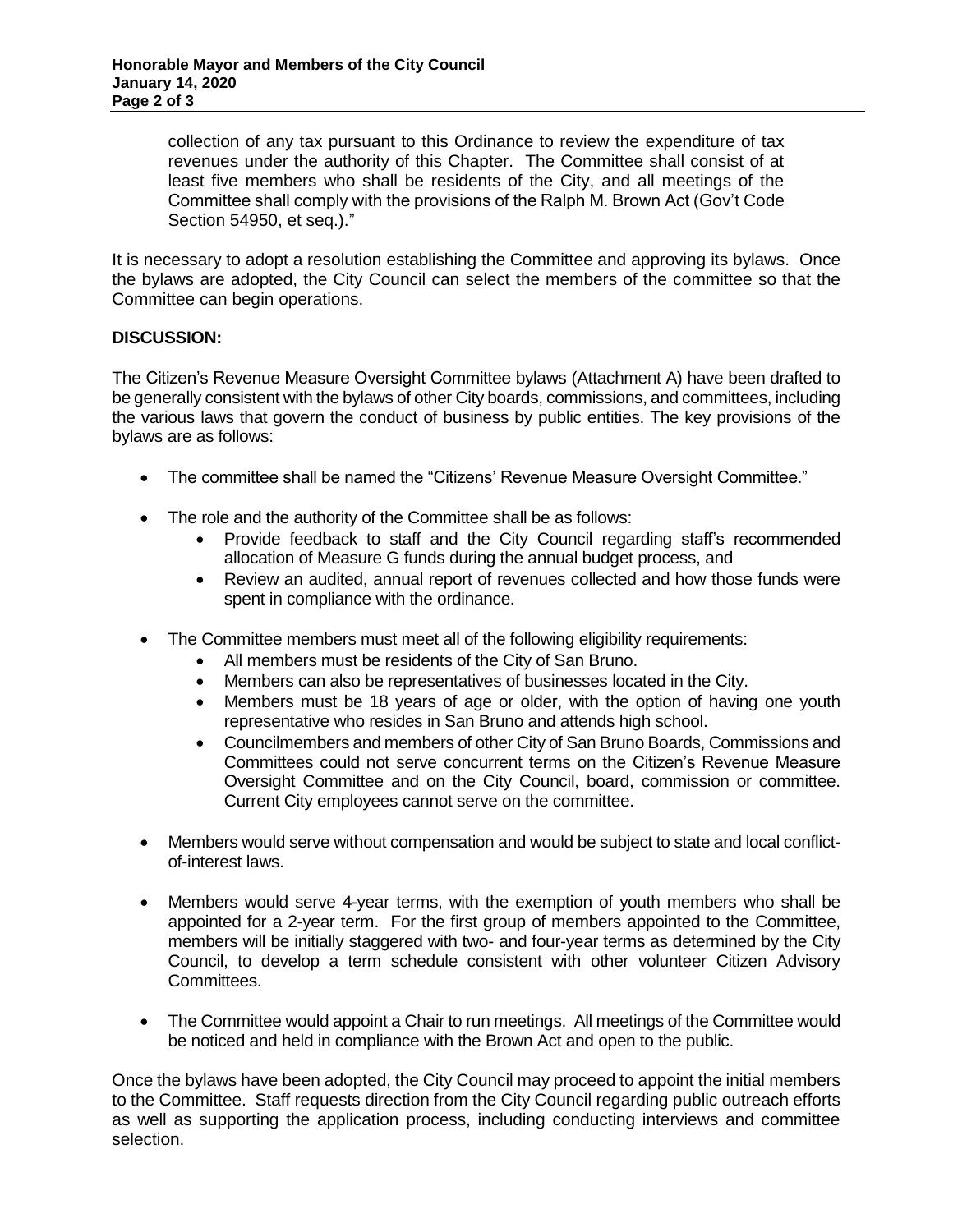The table below lists the key items to occur in order to establish the committee as well as meetings tentatively scheduled throughout 2020.

|              | <b>Date</b>   | <b>Item</b>                                                              |
|--------------|---------------|--------------------------------------------------------------------------|
| 1            | 1/14/20       | Adopt resolution establishing the Committee and its bylaws, and open     |
|              |               | the application period                                                   |
| $\mathbf{2}$ | 2/4/20        | Application period closes                                                |
| 3            | 2/25/20       | City Council appointment of Committee members                            |
| 4            | March<br>2020 | Committee initial meeting to cover the following likely topics: overview |
|              |               | and purpose of the Committee, overview of City budget, priority          |
|              |               | areas, schedule, bylaws and rules                                        |
| 5            | April         | Committee meeting to receive staff's preliminary recommendation for      |
|              | 2020          | project funding in the FY2020-21 budget                                  |
| 6            | May           | Committee meeting to provide guidance to City Council on staff's         |
|              | 2020          | recommendations for project funding in the FY2020-21 budget              |
|              | December      | Review audited, annual report of revenues collected and how funds        |
|              | 2020          | were spent for Fiscal Year (FY) 2019-20                                  |

### **FISCAL IMPACT:**

There is no direct fiscal impact associated with the adoption of a resolution establishing the Citizen's Revenue Measure Oversight Committee.

### **RECOMMENDATION:**

Adopt Resolution Establishing the Citizen's Revenue Measure Oversight Committee, Approving the Committee Bylaws and Provide Direction Regarding Selection Process for Appointing Members to the Committee

### **ALTERNATIVES:**

- 1. Make additional changes to the bylaws before adoption.
- 2. Continue the item to a subsequent meeting for further discussion and direction.

## **ATTACHMENTS:**

- 1. Proposed bylaws for adoption
- 2. Resolution

### **DISTRIBUTION:**

None

## **DATE PREPARED:**

January 2, 2020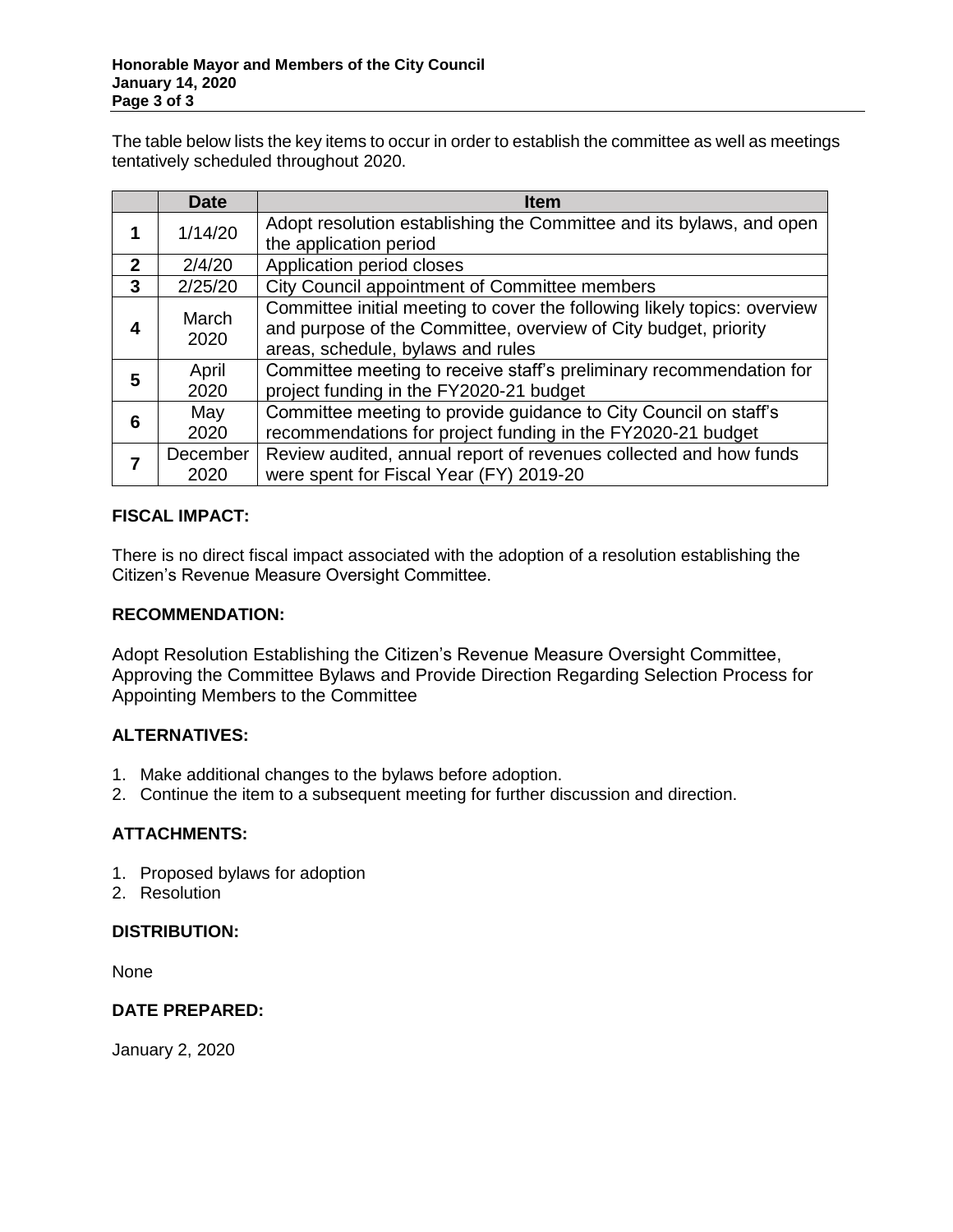# **RESOLUTION NO. 2020-\_\_\_\_\_**

## **RESOLUTION OF THE CITY COUNCIL OF THE CITY OF SAN BRUNO ESTABLISHING THE CITIZEN'S REVENUE MEASURE OVERSIGHT COMMITTEE AND APPROVING THE BYLAWS FOR THE COMMITTEE**

**WHEREAS**, on July 23, 2019, the City Council adopted Ordinance No. 1876 amending the City Municipal Code and providing for a local transactions and use tax; and

**WHEREAS**, voters approved said ordinance in the November 5, 2019 election; and

**WHEREAS**, Section 3.39.160 of the San Bruno Municipal Code provides for the creation of a Citizen's Oversight Committee ("Committee") to review the annual audit of the revenues generated by the tax, and to make such recommendations to the City Council as it deems necessary or useful; and

**WHEREAS**, the City Council desires to adopt Bylaws for the Committee.

**NOW, THEREFORE BE IT RESOLVED** by the City Council of the City of San Bruno that the Citizen's Revenue Measure Oversight Committee is hereby established and the Bylaws attached to the staff report are adopted, subject to the direction provided by the City Council and authorizing staff to make minor non-substantive changes in the final version to conform to the City Council's direction.

### —o0o—

I hereby certify that foregoing Resolution No. 2020- was adopted by the San Bruno City Council at a regular meeting on January 14, 2020 by the following vote:

AYES:

NOES:

ABSENT:

ATTEST:

Melissa Thurman, CMC City Clerk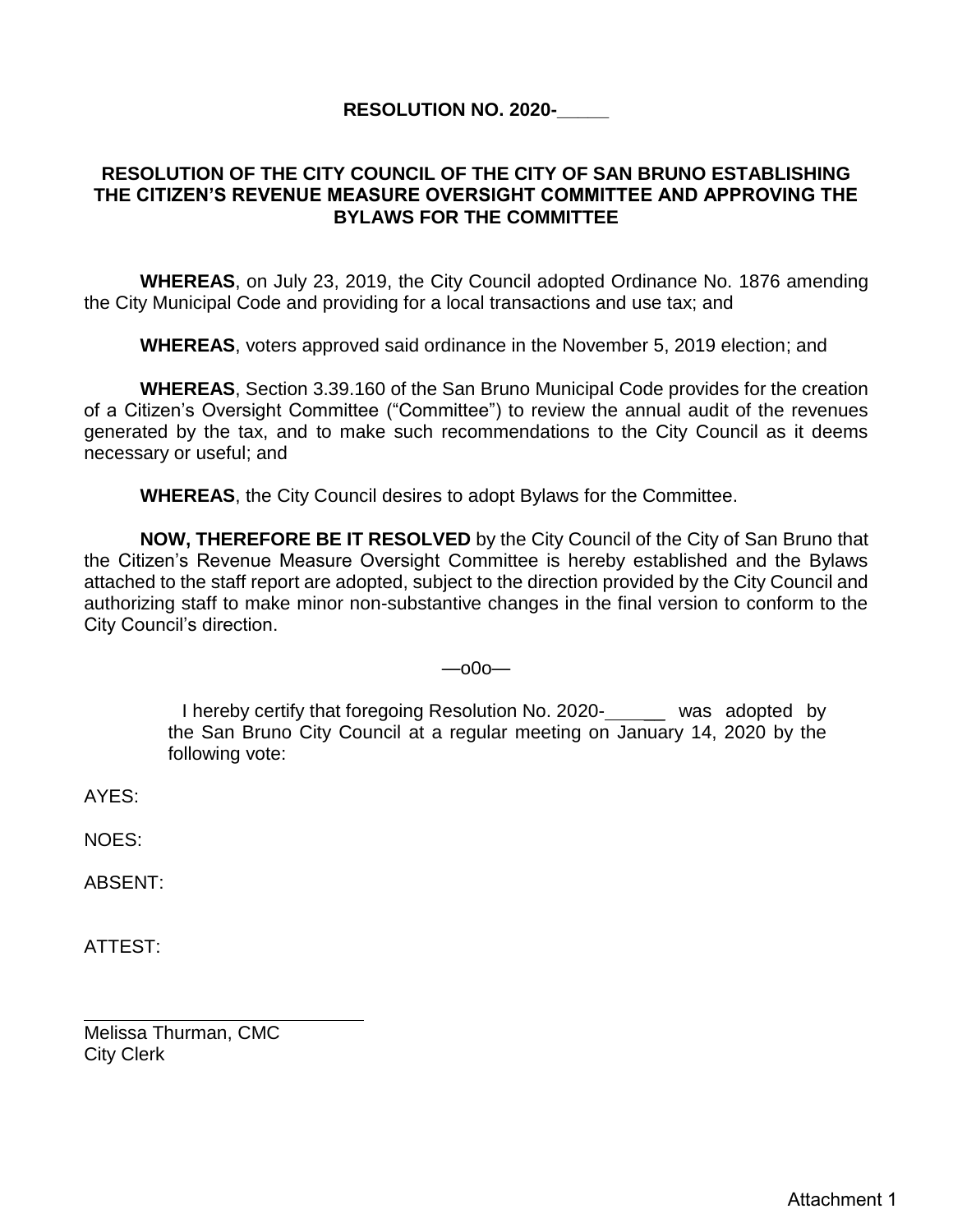# **CITIZEN'S REVENUE MEASURE OVERSIGHT COMMITTEE BYLAWS**

- **1. Purpose and Intent.** The membership and duties of the **Citizen's Revenue Measure Oversight Committee** (the "Committee") are prescribed in Chapter 3.39 of the San Bruno Municipal Code. These Bylaws set forth the procedural rules for the conduct of Committee meetings.
- **2. Meetings.** The Committee shall conduct its business in accordance with Chapter 3.39 of the San Bruno Municipal Code, these Bylaws, the Ralph M. Brown Act (Government Code Section 54950 *et seq.*) and the Code of Conduct adopted by the City Council by way of Resolution No. 01-2604.
	- **2.1 Regular Meetings.** The Committee shall hold at least one regular meeting per calendar year, which shall occur on the second Wednesday of December at **5:30 p.m.**, except that no meeting shall be held if a regular meeting day falls on a legal holiday. Regular meetings shall be held at City Hall.
	- **2.2 Special Meetings.** Special meetings may be called at any time by the Chair or by a majority of the Committee, by delivering written notice to each member of the Committee (hereinafter "member" or "members") and by posting the notice in the designated posting locations. Such notice may be delivered by any means and must be received at least twenty-four hours before the time of such meeting as specified in the notice, unless notice is waived in writing. The notice shall specify the time and place of the special meeting and the business to be transacted, and no other business shall be transacted at that meeting other than that contained in the notice.
	- **2.3 Adjourned Meetings.** All meetings may be adjourned to another specified time, place and date, but not beyond the next regular meeting. If all members are absent from any regular or adjourned regular meeting the Secretary may declare the meeting adjourned to a stated time and place, and shall cause a written notice of the adjournment to be given in the same manner as provided in paragraph 2.2 above for special meetings. A copy of the notice of adjournment shall be conspicuously posted on or near the door of the place where the meeting was held within 24 hours after the time of the adjournment.
	- **2.4 Study Sessions.** The Committee may, from time to time, as part of a regular, adjourned or special meeting, meet in study session to focus on a particular matter within its jurisdiction. Action shall not be taken during a study session but direction may be provided.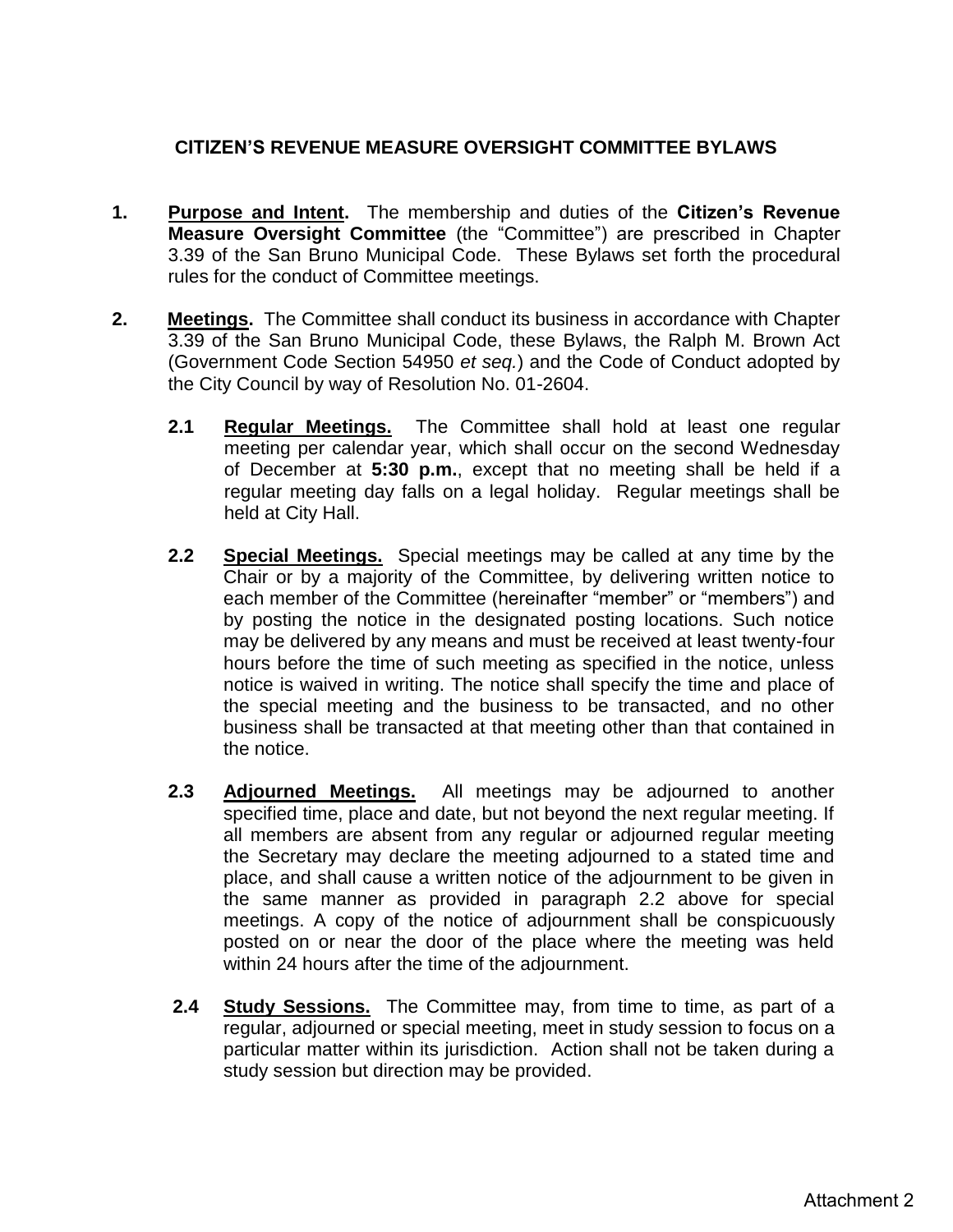- **2.5 Public Meetings.** All meetings and study sessions of the Committee shall be open to the public. Closed sessions may be held only when specifically authorized by the Brown Act.
- **2.6 Cancellation of Regular Meetings.** The Committee may cancel an upcoming regular meeting for lack of a quorum. Notice of the cancellation shall be posted in lieu of an agenda.

# **3. Organization of the Committee.**

- **3.1 Establishment.** There is established a **Citizen's Revenue Measure Oversight Committee**. The Committee shall consist of five (5) residents of the City with option of one member being a youth representative who resides in San Bruno and attends high school.. Committee members shall not be current Councilmembers, current members of any other City Board, Committee, or Commission, or current employees of the City. Members shall be appointed by and serve at the pleasure of the Mayor with the majority approval of the City Council, subject to removal at any time by a 2/3 vote of the City Council as specified in Municipal Code Section 3.39.160(B). For the first group of members appointed to the Committee, terms of members will be initially staggered with two- and four-year terms as determined by the City Council.
- **3.2 Term.** The term of office of each member is four (4) years with the exemption of youth members who shall be appointed for a two (2) year term, subject to the provisions of Section 3.1 above.
- **3.3 Compensation.** No person shall receive compensation for service as a member, except for reimbursement of all such expenses necessarily and legitimately incurred and authorized during the performance of official duties for payment for service as a proctor during administration of employment examinations.
- **3.4 Officers.** The Committee shall elect from its membership a Chair, who shall preside over meetings. The Committee shall also elect a Vice-Chair, who shall preside in the absence of the Chair. The Chair and Vice-Chair are sometimes referred to herein as the "presiding officer." The Chair shall have the following powers:
	- **3.4.1** To call to order the meeting and to conduct the order of business as set forth in the agenda.
	- **3.4.2** To adjust the agenda, if needed, at the time of the meeting with the approval of the Committee;
	- **3.4.3** To move, second, debate and vote;
	- **3.4.4** To rule motions in or out of order;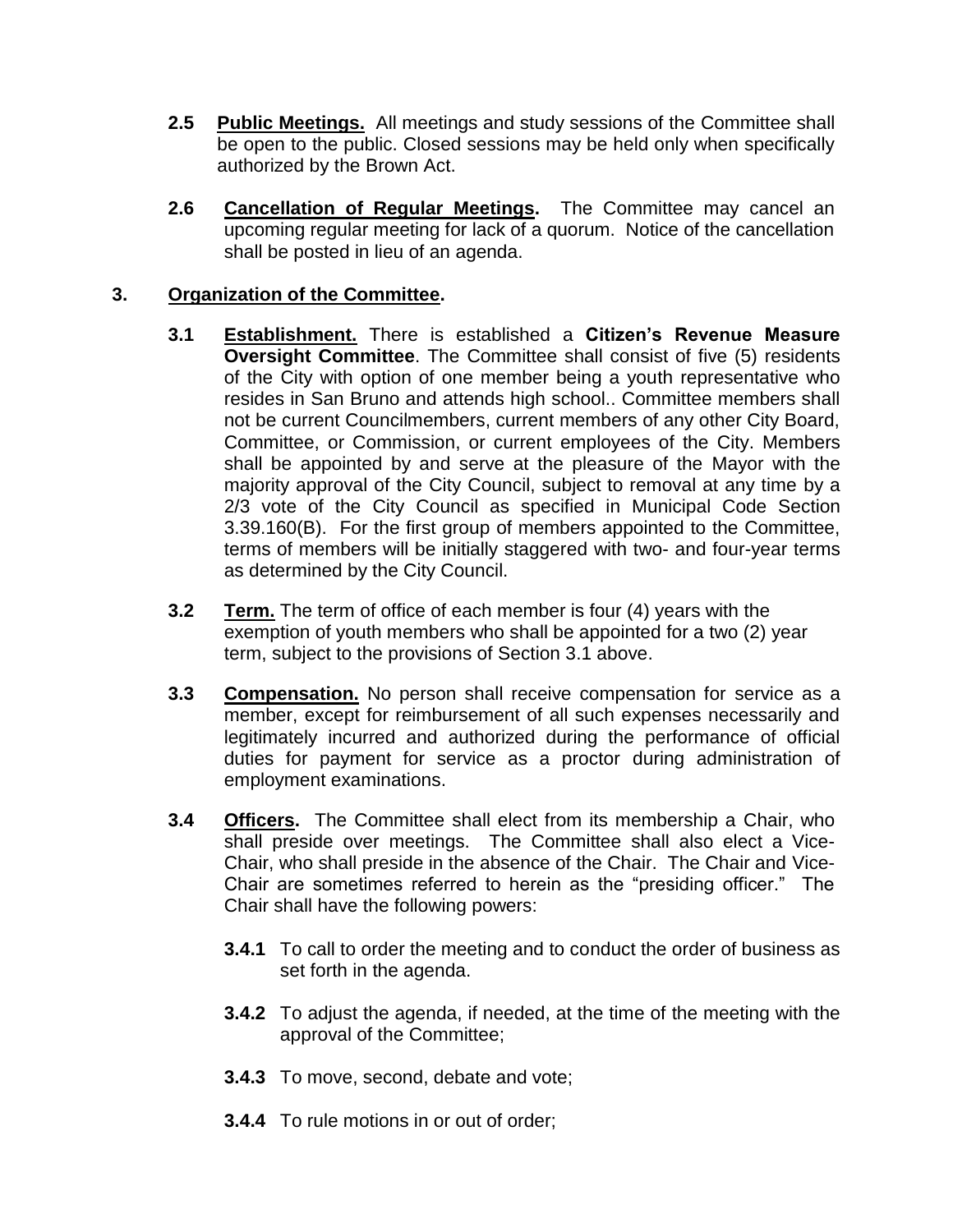- **3.4.5** To determine whether a speaker from the audience has exceeded his or her time or is otherwise out of order;
- **3.4.6** To rule on questions of parliamentary procedure based generally on Robert's Rules of Order;
- **3.4.7** To sign all resolutions and other documents necessitating his or her signature;
- **3.4.8** To call a brief recess during a meeting;
- **3.4.9** To appoint members to subcommittees with the approval of the Committee; and
- **3.4.10** To maintain decorum.

The presiding officer's determination as to any of the above matters may be overruled by a majority of the members present.

- **3.5 Organizational Meeting.** At its first meeting, the members shall elect a Chair and Vice-Chair from among its members.
- **3.6 Term of the Chair and Vice-Chair.** The term of office of the Chair and Vice Chair shall be one year. A member may serve more than one consecutive term as Chair or Vice-Chair. Nothing shall prevent the Committee from removing and replacing the Chair or Vice-Chair at any time during their respective terms, provided that the item is properly on the agenda of the meeting.
- **3.7 Vacancy in the Office of Chair or Vice-Chair.** A vacancy in the office of Chair or Vice-Chair shall be filled for the remainder of the unexpired term by election at the next meeting provided the election has been noticed on the agenda.
- **3.8 Vacancy of a Member's Seat.** A member may resign by submitting his or her resignation in writing to the Chair. The resignation is effective and irrevocable when submitted. In the event of an unscheduled vacancy of any member's seat prior to the expiration of his or her term, the City Council (or in the case of an individual appointment, the applicable Councilmember) may appoint a member to serve the remainder of the unexpired term. The newly appointed member shall take and subscribe to the oath of office before the next regular meeting after his or her appointment by the City Council.
- **3.9 Quorum.** A majority of the total membership of the Committee shall constitute a quorum for the transaction of business. Where there is not a quorum present, the Secretary of the Committee shall announce that no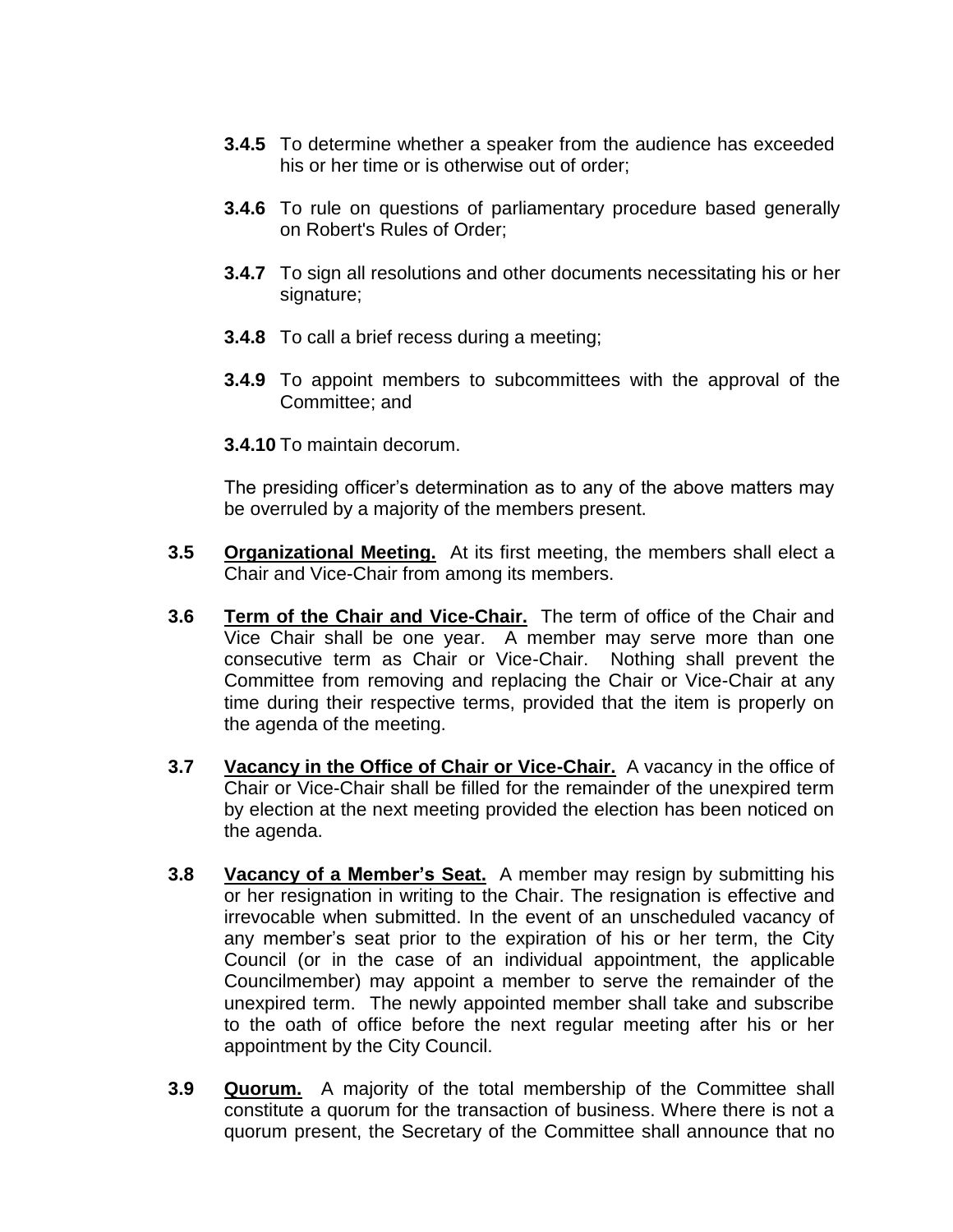meeting will be held due to lack of a quorum, and shall announce the date of the next regular or adjourned meeting. When a member is disqualified due to a financial conflict of interest, his or her presence shall not be considered in determining the presence of a quorum. Any decision of the Committee shall require a vote of the majority of the members present and qualified to vote.

- **3.10 Subcommittees.** The Committee may from time to time establish either standing or ad hoc subcommittees consisting of any number less than a quorum of its membership for the purposes of studying a specific area of concern. Standing subcommittees (that have a regular meeting schedule or continuing subject matter jurisdiction) are subject to all of the requirements of the Brown Act. The Committee may refer matters to a subcommittee to report back to the full Committee at a future date. The subcommittee report will be considered advisory and its recommendations are subject to action by the full Committee.
- **3.11 Absences from meetings.** If a member of the Committee is absent from three successive regular meetings without being excused by the Committee, or is absent for any reason for more than six regular meetings in any twelve-month period, the office of such member shall be vacated and the Chair shall immediately notify the Secretary, who shall notify the City Council that said office is vacant. Upon such notification, a successor for the remainder of the term of such member shall be appointed as adopted by Council Policy on July 26, 1976. In order to request an excused absence, a member must notify the Chair or the Secretary of the anticipated absence in advance of the meeting and the request must be noted during call of the roll and reflected in the minutes of the meeting, and is subject to denial by the Committee.
- **3.12 Oath of Office.** Newly appointed members shall take and subscribe to the oath of office before assuming their duties. The oath may be given by a City official authorized to do so by State law.

## **4. Powers and Duties.**

- **4.1** Review the City's audit of the revenue collected by the tax; the City Manager may request that the Committee review expenditures made in connection with such revenues;
- **4.2** Provide other assistance as requested by the City Council or the City Manager.

## **5. The Committee Agenda.**

**5.1 Preparation of the agenda.** The Secretary of the Committee shall formulate and prepare the agenda for meetings.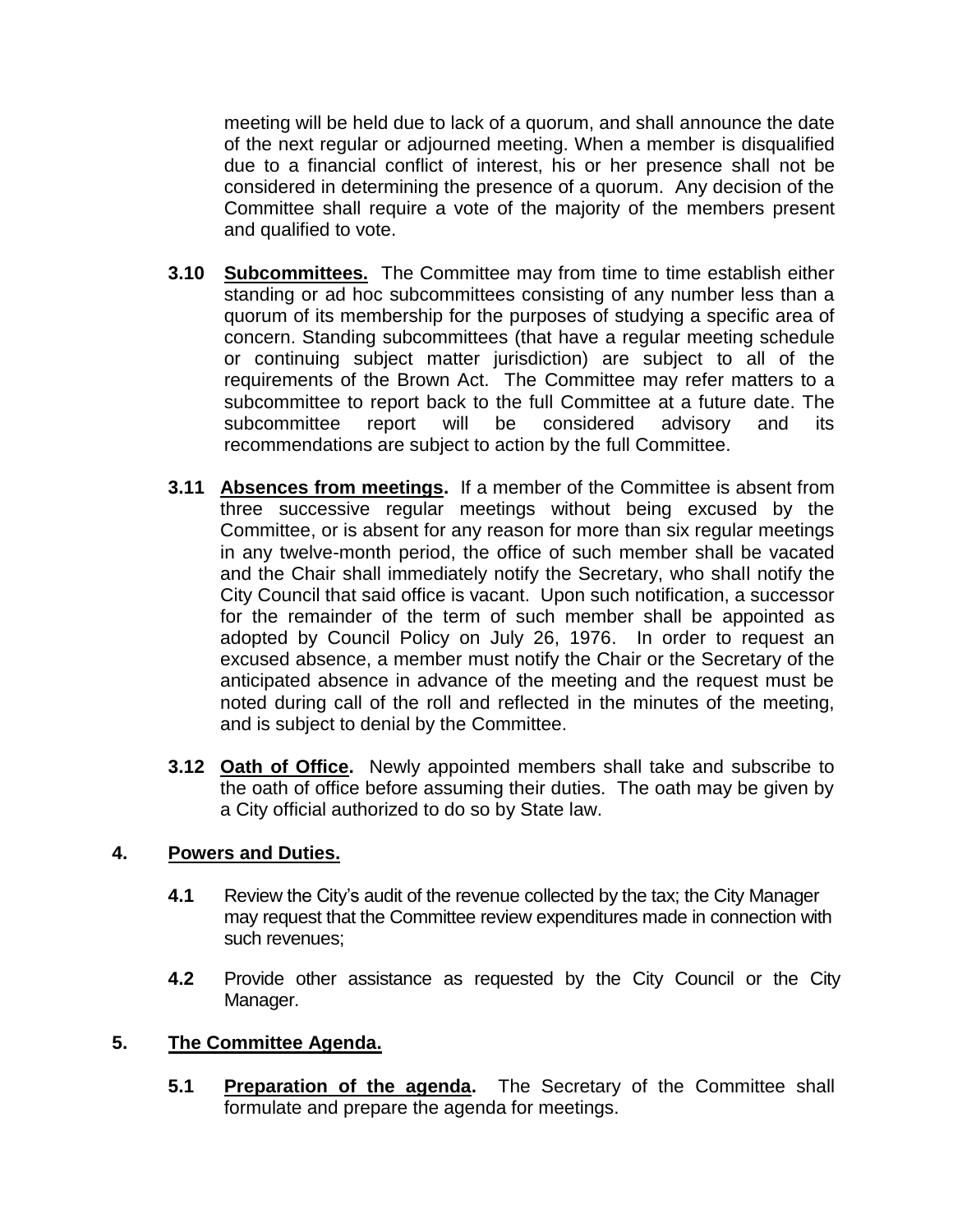- **5.2 Posting of the agenda.** The City Clerk shall cause to be posted an agenda for each regular meeting in the designated posting locations not less than 72 hours prior to the meeting. Agendas for adjourned meetings shall be posted in the same fashion, unless the business to be undertaken is limited to the items on the agenda of the meeting at which the adjournment occurs and the meeting is adjourned to a date within five days of the adjournment. Agendas of special meetings shall be posted and provided along with the notice of the meeting as provided in paragraph 2.2 above.
- **5.3 Affidavit of posting.** Immediately following the posting of the agenda, the City Clerk shall cause to be completed an affidavit of posting. The affidavit shall indicate the time and location of posting, and shall be signed under penalty of perjury. The City Clerk shall retain all such affidavits in accordance with the City's records retention policy.
- **5.4 Order of Business.** Items shall be placed on the agenda substantially according to the following "Order of Business." Upon review of the agenda at the beginning of any meeting, the Committee may change the order of business in order to promote the efficiency of the meeting. The Order of Business for each regular meeting shall be as follows:
	- 1. Call to Order/Roll call
	- 2. Approval of the Order of Items on the Agenda
	- 3. Approval of Minutes (unless approved on the Consent Calendar)
	- 4. Public Comments on Consent Calendar and Matters Not on the Agenda
	- 5. Consent Calendar
	- 6. Conduct of Business
	- 7. Items from Staff
	- 8. Public Comments on Matters Not on the Agenda (remaining comments not heard during previous comment period)
	- 9. Items from Members and Subcommittee Reports
	- 10. Adjournment
- **5.5 Description of Matters on the Agenda.** All items of business to be transacted shall be described briefly on the agenda in sufficient detail so that a reasonable person can determine the general nature of the matter under consideration. Not every recommendation or conceivable action or alternative need be listed. Generally, each item on the agenda shall contain a staff recommendation and the specific action requested to be taken.
- **5.6 Adding Items of Business to the Agenda.** The Committee shall not discuss or take action on any item of business not listed on the posted agenda except: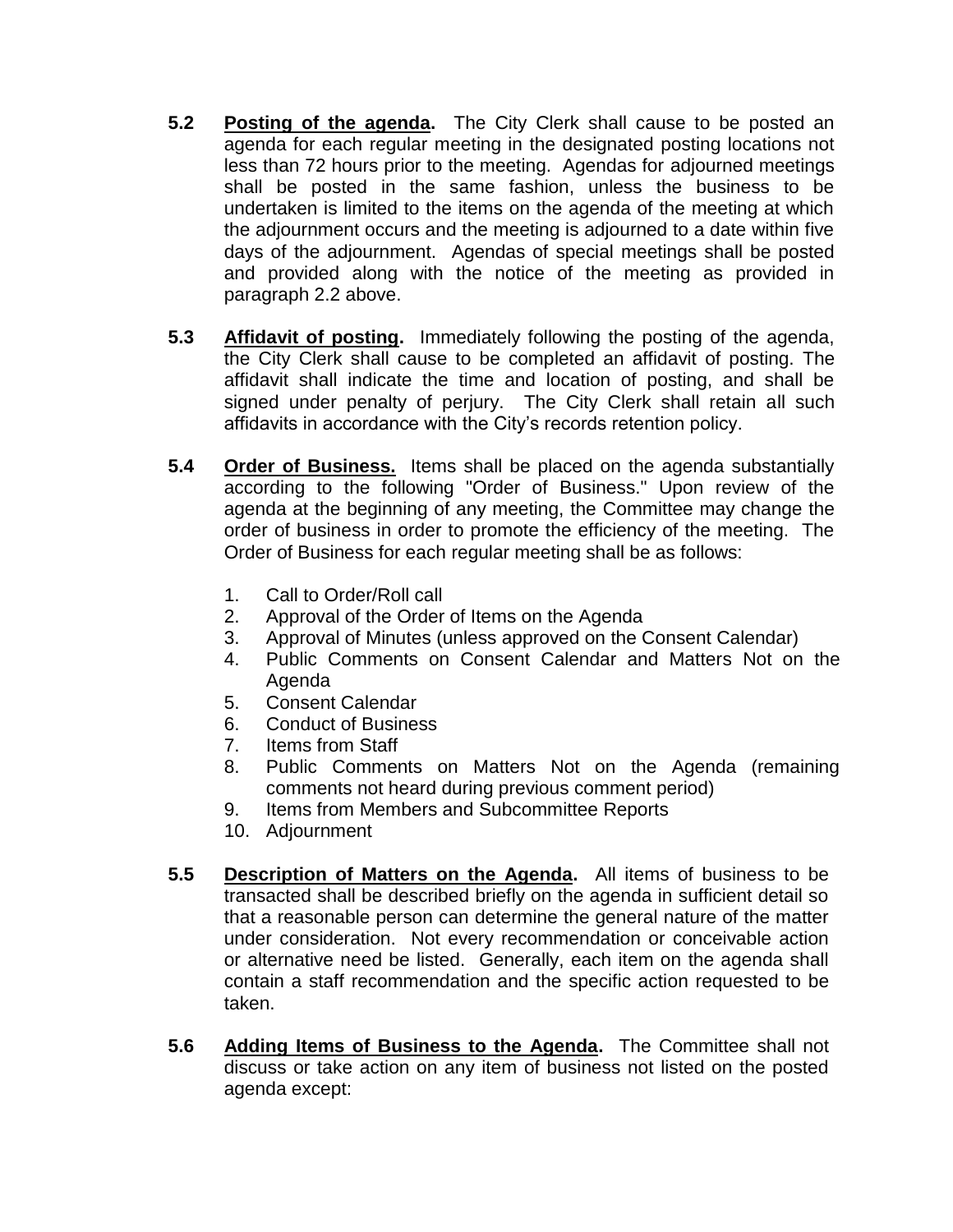- **5.6.1** Upon a majority determination of the existence of an "emergency" as that term is defined in the Brown Act.
- **5.6.2** Upon a determination by a two-thirds vote of the members present, or if less than two-thirds of the membership is present, upon a unanimous vote, that there is an immediate need to take action and that the need to take action came to the attention of the City subsequent to the posting of the agenda. If the Committee makes this determination, the minutes of the meeting shall reflect what circumstances gave rise to the need to take action after the posting of the agenda.
- **5.6.3** Where the item upon which action is to be taken was included on a properly posted agenda for a prior meeting of the Committee occurring not more than five calendar days prior to the date of the meeting at which the item is to be considered, and the item was continued to an adjourned meeting.
- **5.7 Adding Items of Business to a Future Agenda.** Any member may during "Items from Members" request that an item of business within the Committee's subject matter jurisdiction be added to a future agenda. Such requests must be listed on the published agenda and are subject to approval of the Committee.
- **5.8 Public Comments.** Members of the public shall be permitted to speak on each item of business on the agenda when the item is taken up and before action is taken on the item by the Committee. Each speaker shall have a three (3) minute period to speak; time cannot be ceded to another speaker. In order to facilitate the conduct of the meeting, the Chair or the Committee may lengthen or shorten the three-minute period for all speakers on a particular agenda item based on the number of persons in attendance wishing to speak or the complexity of the matter under consideration. The "Public Comments" item shall be limited to items on the Consent Calendar (and not pulled therefrom) and matters not on the agenda but within the subject matter jurisdiction of the Committee. An individual may speak only once during "Public Comments," either at the first or second public comment period.
- **5.9 Notification.** Upon written request on an annual basis and payment of the fee required by the City's fee resolution, the Secretary will mail agendas or agenda packets to any person.
- **6. Minutes.** The minutes of meetings shall be kept by the Secretary in accordance with the following policy:
	- **6.1** Minutes shall contain a record of all proceedings, motions, and actions, but shall only contain a summary of the discussion, not a verbatim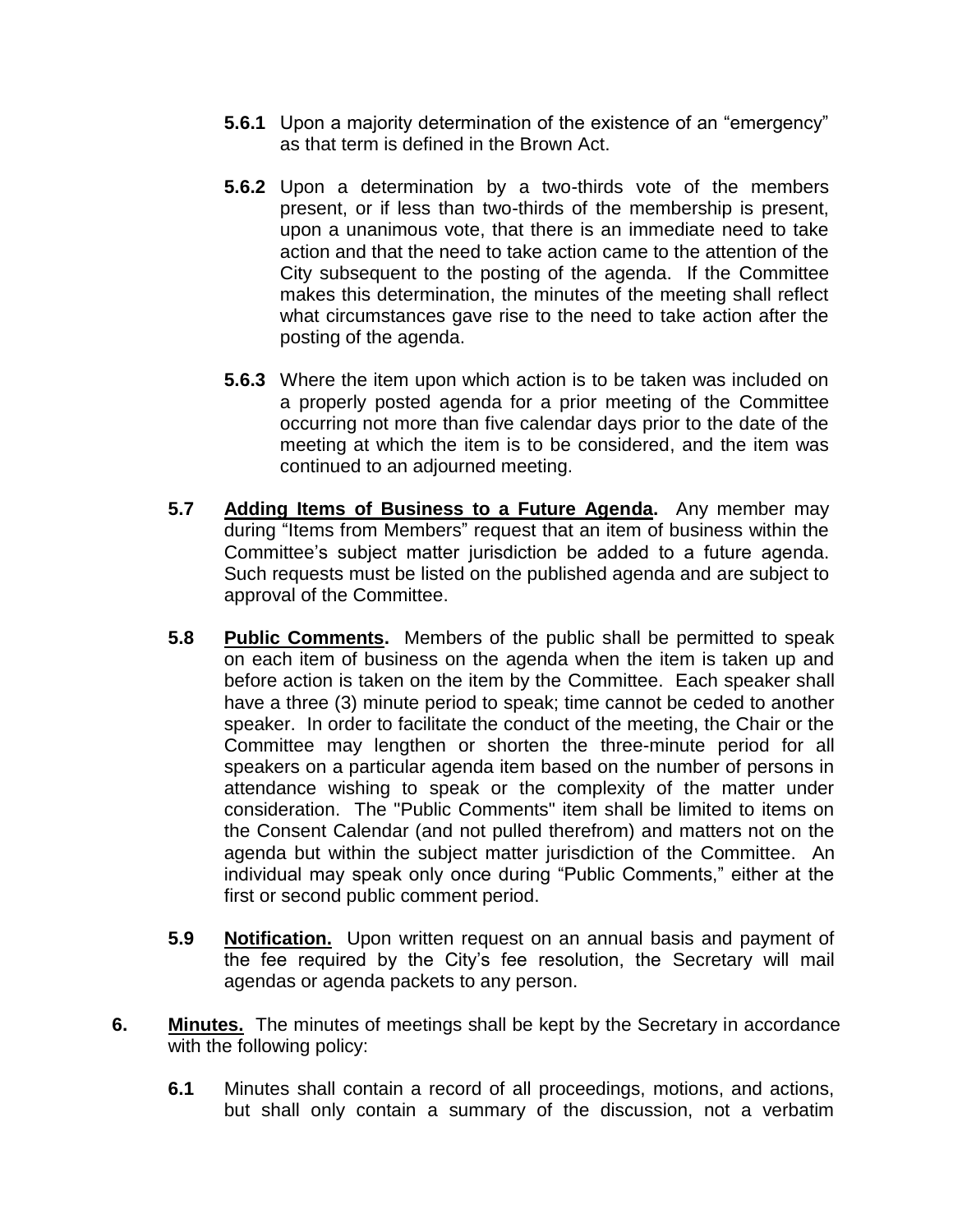transcription. The minutes shall accurately reflect what occurred at the meeting.

- **6.2** All motions, whether carried or not, shall be recorded, disclosing the author of the motion and the second, and the roll call vote.
- **6.3** Minutes of public hearings shall list when available the names and City of residence of all persons who speak during the hearing, and the position they took on the matter. The minutes need not include detailed or verbatim transcriptions of public comments.
- **6.4** An audiotape recording of all meetings shall be made and said recording tapes shall be kept for a period not less than thirty days following approval of the minutes, and shall be subject to disclosure during that time.
- **7. Secretary.** The City Manager or applicable Department Director or his/her designee shall serve as the Secretary for the Committee. The Secretary shall:
	- **7.1** Keep the minutes of all meetings and transmit approved minutes to the City Clerk;
	- **7.2** Give or serve all notices required by law or by these rules;
	- **7.3** Formulate and prepare the agenda for all meetings;
	- **7.4** Be custodian of Committee records;
	- **7.5** Inform the Committee of correspondence relating to business of the Committee and attend to such correspondence;
	- **7.6** Handle funds allocated to the Committee, as directed by the applicable Department Director, and in accordance with its directives, the law, and City regulations; and
	- **7.7** Sign official documents of the Committee.

### **8. Conduct of Meetings.**

- **8.1 Action by the Committee.** The Committee shall proceed by way of motion. Any member, including the Chair, may make a motion and any member may second the motion except that the same person who made the motion cannot second it. A member may make only one motion at a time and a motion or second may be withdrawn by the maker at any time before a vote.
- **8.2 Adoption by Majority Vote.** A motion shall be adopted by an affirmative vote of a majority of the members present provided a quorum is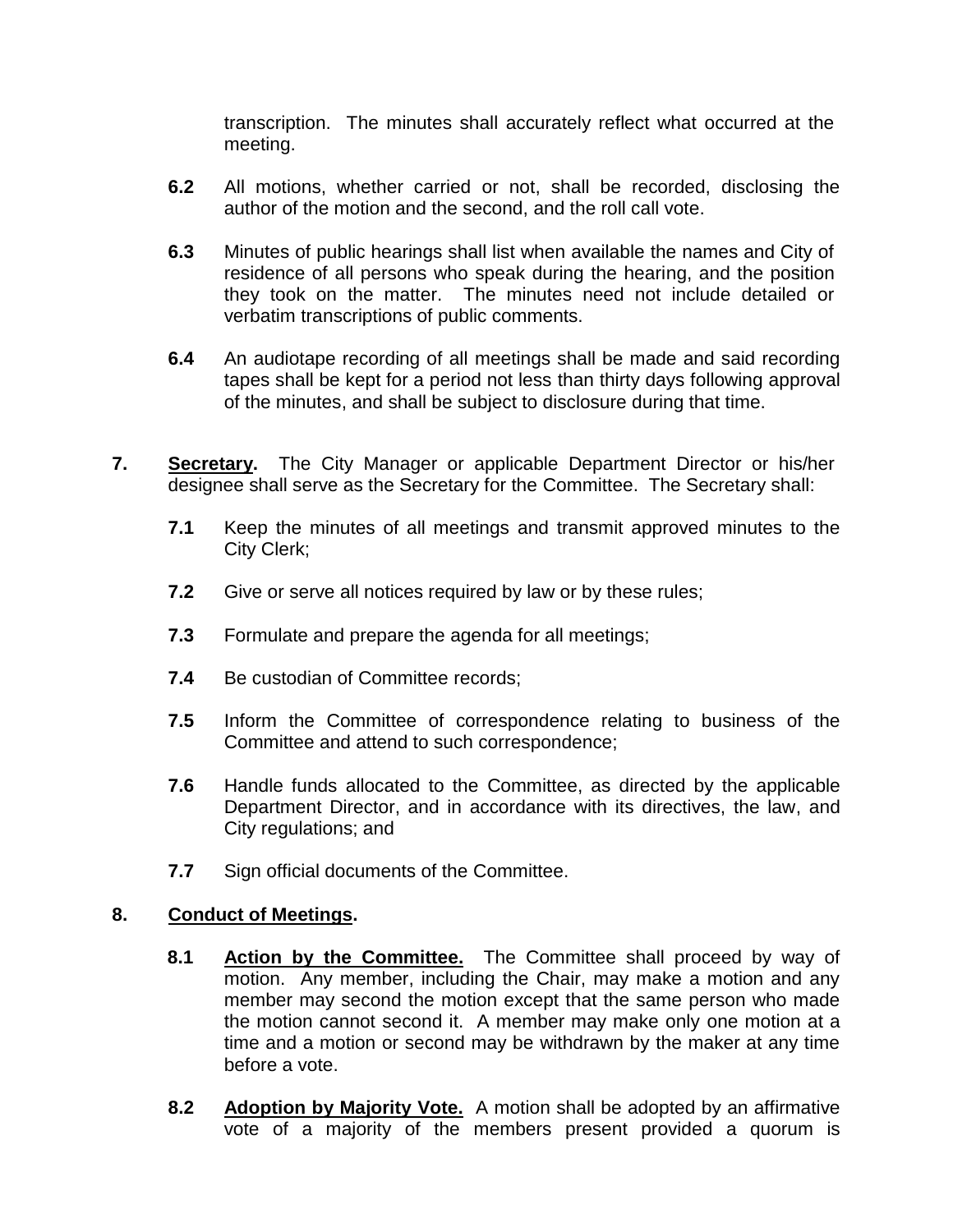determined to exist. Members have a duty to vote "aye", or "nay" on each motion. Abstentions shall be cast only if the member declares:

- **8.2.1** The existence of a conflict of interest or other disqualification from voting; or
- **8.2.2** A lack of sufficient information upon which to base a vote due to absence from a previous meeting.

Abstentions are not counted in the vote tally.

## **8.3. Rules of Decorum.**

- **8.3.1 Rules for Members.** Members of the Committee shall conduct themselves in an orderly and businesslike manner to ensure that the business of the City shall be attended to efficiently and thoroughly and to ensure that the integrity of the deliberative process is maintained at all times. Members shall maintain a polite, respectful and courteous manner when addressing one another, City staff and members of the public during meetings. Members shall speak clearly into the microphone so that they can be heard by the audience.
	- a. Communication with Members
		- 1) Members should request the floor of the Presiding Officer before speaking.
		- 2) A member who is speaking shall attempt to avoid repetition and shall limit their comments to the subject matter at hand. Members should express their views without engaging in lengthy debates.
		- 3) When one member is speaking, other members shall not interrupt or otherwise disturb the speaker.
	- b. Communication with Members of the Public Addressing the Committee.
		- 1) Members may question a person addressing the Committee at the conclusion of the person's comments or upon expiration of the person's time to speak. Such questions shall be directed to the person through the Presiding Officer.
		- 2) Members shall not engage the person addressing the Committee in a dialogue with the Committee or City staff, but shall confine communication to a question and answer format conducted through the Presiding Officer.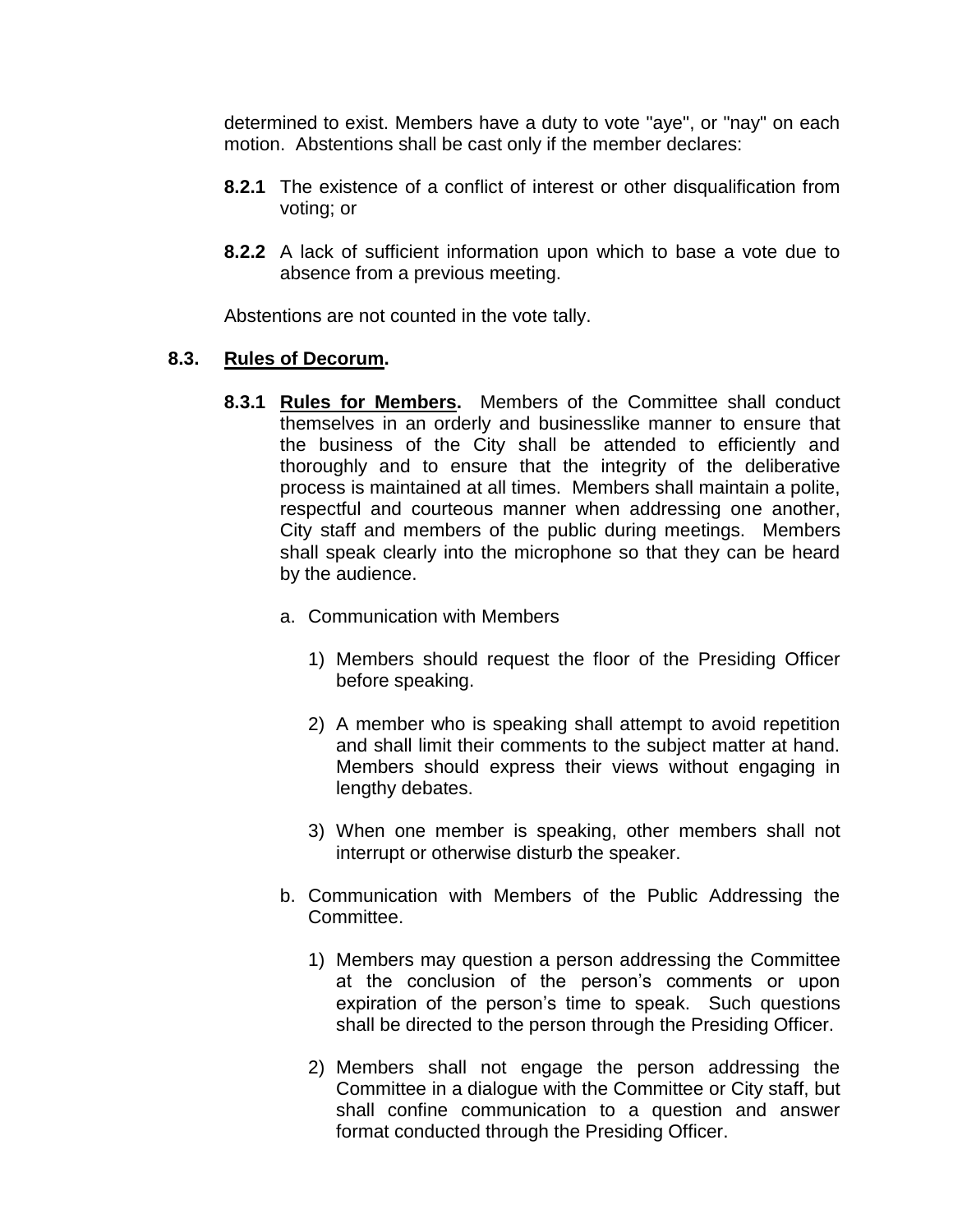3) If a member of the audience has addressed the Committee on matters that are not on the agenda, members shall refrain from discussion of the matter. If a member so wishes, the member may, if appropriate, during the "Items from Members" portion of the meeting, direct the Secretary to place the matter on the next agenda, subject to the approval of the Committee.

# **8.3.2 Rules for City Staff.**

- a. Decorum.City staff shall not engage in public dialogue or debate with members of the public during public meetings. When addressed by the Committee, staff shall respond in a polite and respectful manner.
- b. Role of the Secretary. The Secretary's duties during the meetings include keeping a record of concerns raised by the Committee regarding staff matters and directions for future staff action.

# **8.3.3 Rules for the Public**

- a. Members of the Audience. Members of the audience shall not engage in disorderly or boisterous conduct, including the utterance of loud, threatening or abusive language, whistling, stamping of feet or other acts which disturb, disrupt, impede or otherwise render the orderly conduct of the meeting infeasible. A member of the audience repeatedly or continuously engaging in any such conduct shall, at the discretion of the Presiding Officer or a majority of the Committee, be subject to ejection from that meeting.
- b. Persons Addressing the Committee.
	- 1) Any person wishing to speak in connection with any item of business on the agenda shall first be invited to voluntarily complete a speaker request slip and submit the slip to the Secretary, although completion of the speaker's slip is not required to speak.
	- 2) No person shall address the Committee without first being recognized by the Presiding Officer.
	- 3) No person addressing the Committee shall make repetitious, slanderous or irrelevant remarks, or engage in any other disorderly conduct which disrupts, disturbs or otherwise impedes the orderly conduct of the meetings. Any person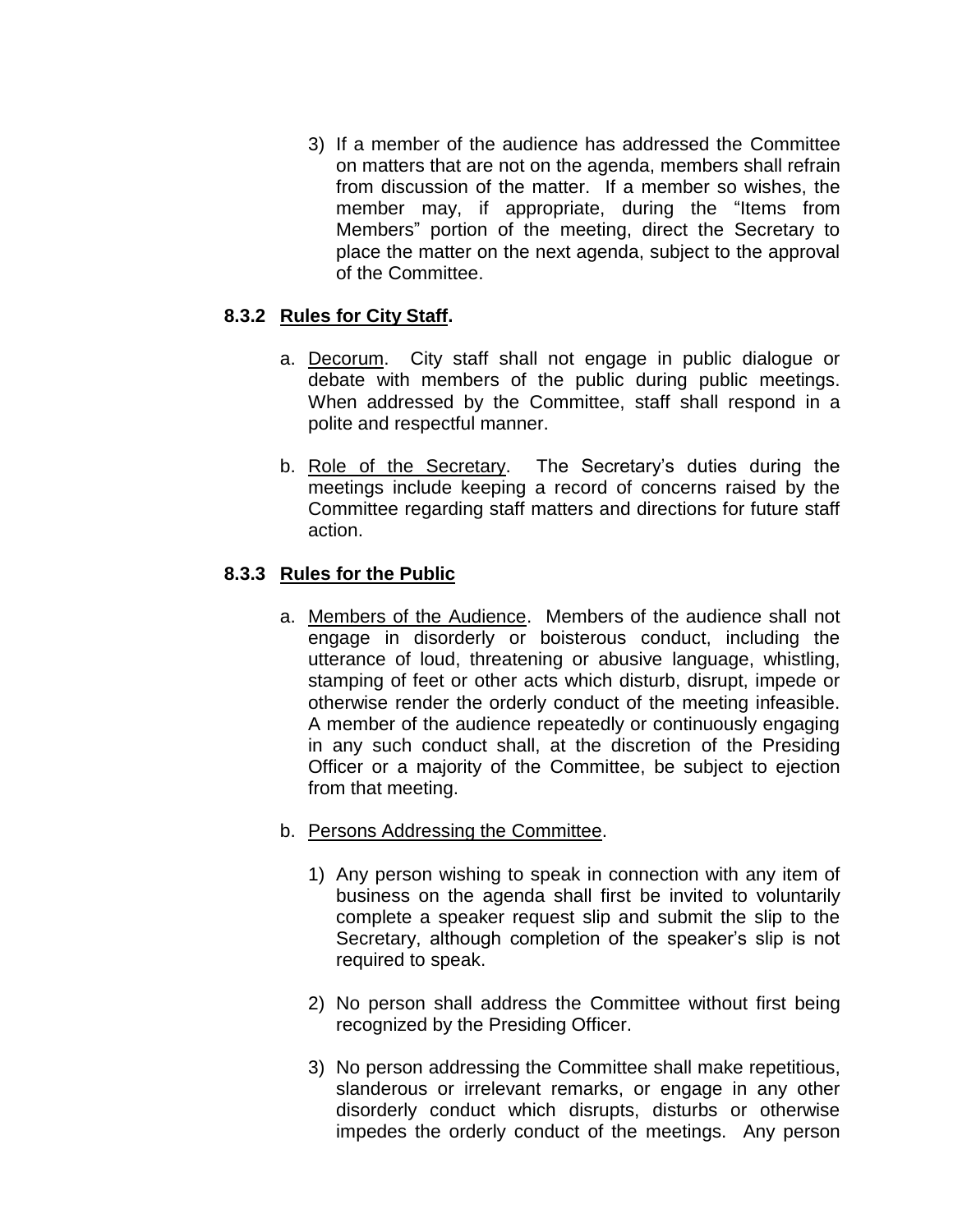who so disrupts the meeting may, at the discretion of the Presiding Officer or a majority of the Committee, be subject to ejection from that meeting.

# **8.3.4 Enforcement.**

- a. The Chair shall follow the following procedure to maintain decorum:
	- 1) Warning. The Presiding Officer shall request that a person who is disrupting the meeting cease such conduct. If after receiving a warning from the Presiding Officer, the person persists in the violation, the Presiding Officer shall order the person to leave the meeting. If the person does not leave the meeting, the Presiding Officer may order a law enforcement officer to remove the person from the chambers.
	- 2) Removal. A law enforcement officer shall carry out the orders and instructions given by the Presiding Officer for the purpose of maintaining order and decorum. Upon instruction of the Presiding Officer, it shall be the duty of the law enforcement officer to remove from the meeting any person who is disturbing the proceedings.
	- 3) Motion to Enforce. If the Presiding Officer fails to enforce the rules of order and decorum set forth above, any member of may move to require the Presiding Officer to do so, and an affirmative vote of a majority of the Committee shall require the Presiding Officer to do so. If the Presiding Officer fails to carry out the will of the majority of the Committee, the majority may designate another member to act as Presiding Officer for the purpose of enforcing the rules of order and decorum established above.
	- 4) Clearing the Room. If a meeting is disturbed or disrupted in such a manner as to make infeasible or improbable the restoration of order, the Presiding Officer or a majority of the Committee may exercise the authority granted in California Government Code Section 54957.9 by ordering the meeting room cleared and continuing in session in the manner authorized by Section 54957.9 of the Government Code. Members of the press shall be permitted to remain unless they have participated in the disruption.
- **8.4 Adjournment of Meetings.** Meetings shall adjourn not later than 10:30 p.m., or as soon thereafter as the Committee completes the item of business on the table at that hour, in which event items of business not yet